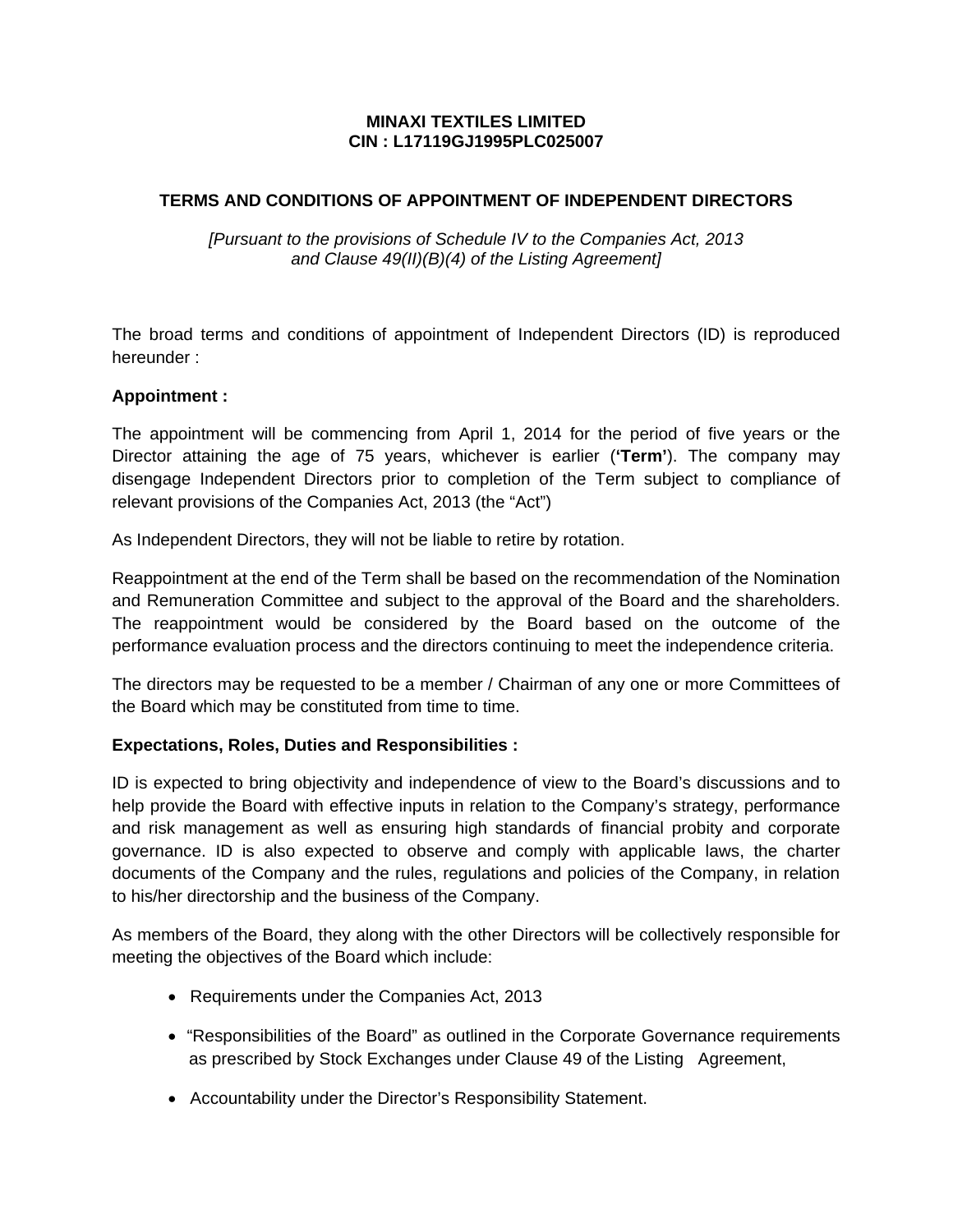They shall abide by the 'Code For Independent Directors' as outlined in Schedule IV to section 149(8) of the 2013 Act, and duties of directors as provided in the 2013 Act (including Section 166) and in Clause 49 of the Listing Agreement.

They are particularly requested to provide guidance in their area of expertise.

# **Time Commitment**

They agree to devote such time as is prudent and necessary for the proper performance of their role, duties and responsibilities as an Independent Director.

### **Remuneration :**

As Independent Directors, they shall be paid sitting fees for attending the meetings of the Board and the Committees of which they are members. The sitting fees for attending each meeting of the Board and its Committees would be as determined by the Board from time to time.

Further, the Company may pay or reimburse to the Director such expenditure, as may have been incurred by them while performing their role as an Independent Director of the Company. This could include reimbursement of expenditure incurred by them for accommodation, travel and any out of pocket expenses for attending Board/ Committee meetings, General Meetings, court convened meetings, meetings with shareholders/creditors/management, site visits, induction and training (organized by the Company for Directors) and in obtaining, subject to the expense being reasonable, professional advice from independent advisors in the furtherance of their duties as Independent Directors.

### **Code of Conduct :**

As Independent Directors of the Company, unless specifically authorized by the Company, they shall not disclose company and business information to constituencies such as the media, the financial community, employees, shareholders, agents, franchisees, dealers, distributors and importers.

Their obligation of confidentiality shall survive cessation of their respective directorships with the Company.

The provisions of both, Securities and Exchange Board of India (Prohibition of Insider Trading) Regulations, 1992 and Code of Conduct on Prevention of Insider Trading, prohibiting disclosure or use of unpublished price sensitive information, would be applicable to the Independent Directors. Additionally, they shall not participate in any business activity which might impede the application of their independent judgment in the best interest of the Company.